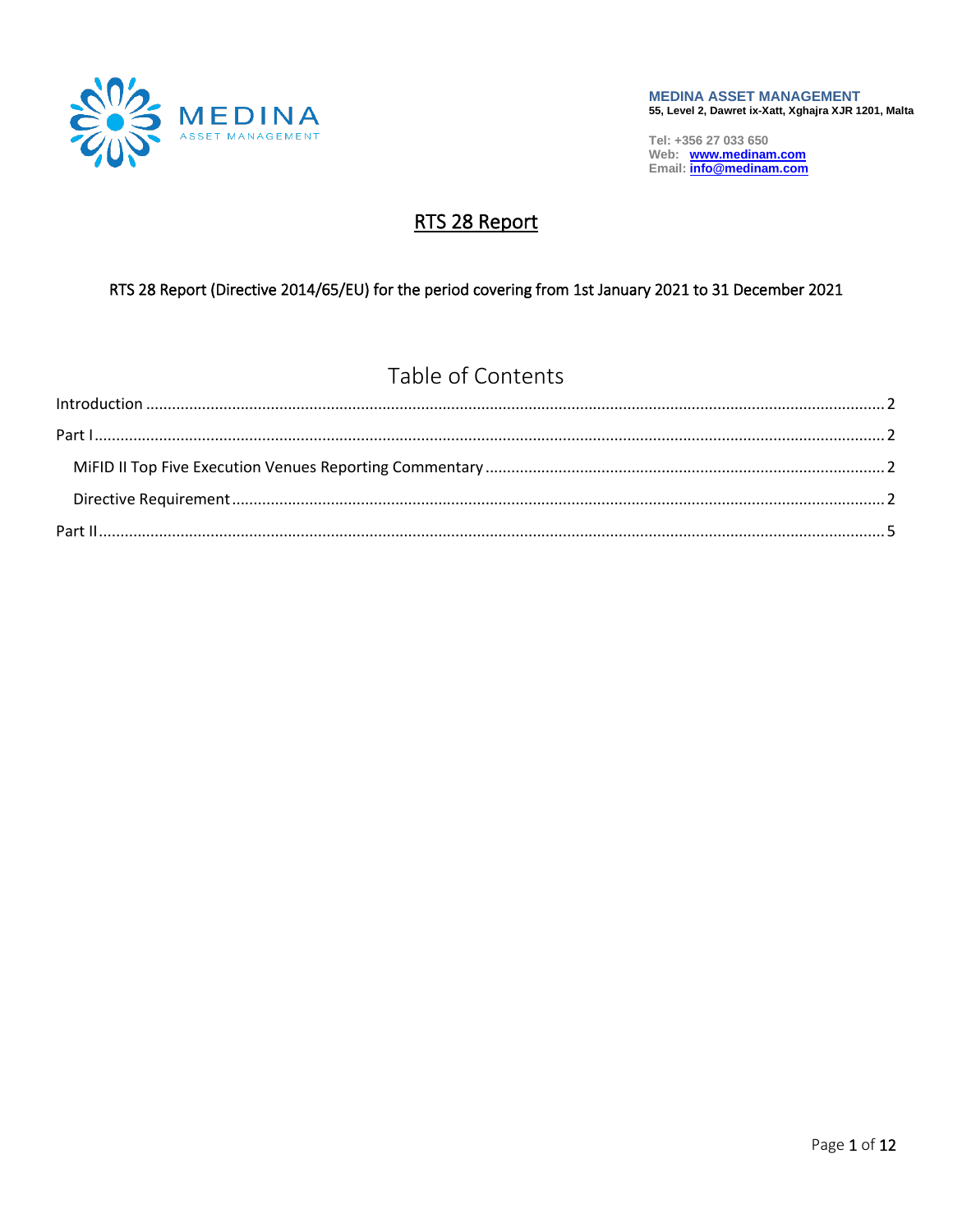

**MEDINA ASSET MANAGEMENT 55, Level 2, Dawret ix-Xatt, Xghajra XJR 1201, Malta**

**Tel: +356 27 033 650 Web: [www.medinam.com](http://www.medinam.com/) Email[: info@medinam.com](mailto:info@medinam.com)**

#### <span id="page-1-0"></span>**INTRODUCTION**

Part I outlines the replies of Medina Asset Management Ltd. ("MAM") that are required under Article 3(3) of RTS 28. Part II incorporates the Top Five Execution Venues, which are annually published to comply with RTS 28 obligations. The provided information is understood to be correct and precise. However much of this information is not used in our operations, nor has it been verified or tested by a third party, and MAM cannot guarantee that it is reliable or error-free.

## <span id="page-1-1"></span>PART I

#### <span id="page-1-2"></span>MiFID II Top Five Execution Venues Reporting Commentary

MiFID II authorises Investment Firms to list their top five trading venues for all orders executed on behalf of clients. Investment Firms are obliged to disclose on an annual basis the details of the executed orders for both retail and professional clients across all asset categories.

#### <span id="page-1-3"></span>Directive Requirement

The Best Execution Policy is intended to protect investors by ensuring that MAM seeks the best possible outcome for its clients, after considering price, costs, speed, likelihood of execution and settlement, size, nature or any other consideration relevant to the execution of the order.

For each asset class, MAM publishes a summary of the analysis from its monitoring of the quality of execution on the execution venues where it executed all client orders in the preceding year. The information shall incorporate the following:

#### A. An explanation of the relative importance the firm gave to the execution factors of price, costs, speed, likelihood of execution or any other consideration including qualitative factors when assessing the quality of execution;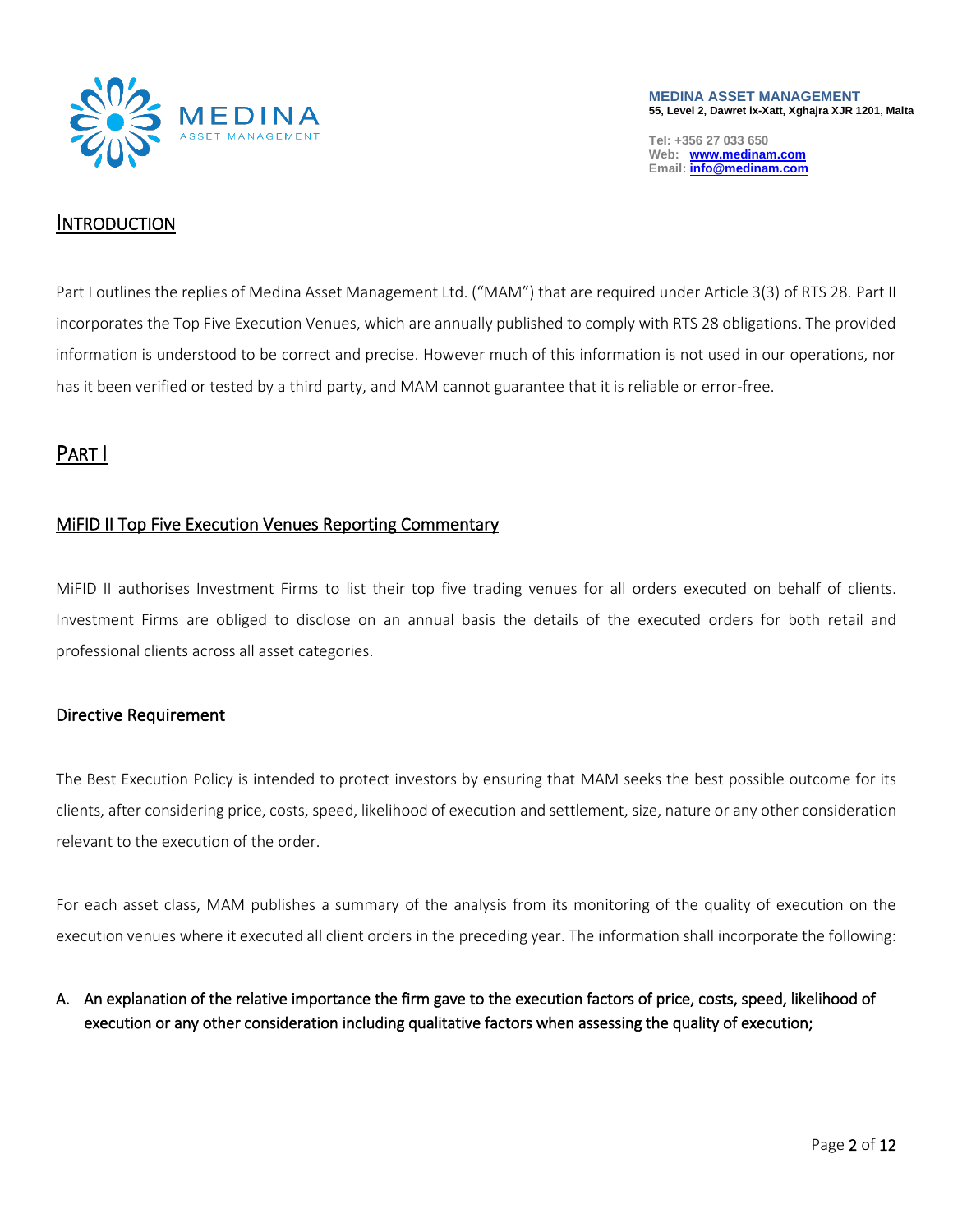

#### **MEDINA ASSET MANAGEMENT 55, Level 2, Dawret ix-Xatt, Xghajra XJR 1201, Malta**

**Tel: +356 27 033 650 Web: [www.medinam.com](http://www.medinam.com/) Email[: info@medinam.com](mailto:info@medinam.com)**

MAM ensures that execution quality is regularly reviewed by internal controls as to whether the best possible result is achieved. MAM mainly invests in diversified Mutual Funds on behalf of its clients, however during 2021 it has also dealt (relatively lower volume) in other asset classes namely Equities (Shares) and Exchange Traded Funds. In fact, the intention of MAM is to continue provide diversified Mutual Funds as opposed to individual securities such as Bonds and Equities.

### B. A description of any close links, conflicts of interests, and common ownerships with respect to any execution venues used to execute orders;

MAM executes its orders via the following third parties:

- Debt Instruments (Bonds) via Bank of Valletta Stockbroking
- Equities (Shares & Depositary Receipts) via Bank of Valletta Stockbroking, Interactive Brokers and/or Dolfin Asset Services
- Exchange traded products (ETFs, ETNs and ETCs) via Interactive Brokers and/or Dolfin Asset Services
- Other (Mutual Funds) directly with the Investment Fund House via Calastone

in order to ensure the best possible bid and/or offer prices.

#### C. A description of any specific arrangements with any execution venues regarding payments made or received, discounts, rebates or non-monetary benefits received;

MAM has no specific arrangements with any execution venues regarding discounts, rebates or non-monetary benefits and hence does not have any conflict of interests in this regard.

#### D. An explanation of the factors that led to a change in the list of execution venues listed in the firm's execution policy, if such a change occurred;

MAM confirms that no changes have occurred in execution venues during 2021.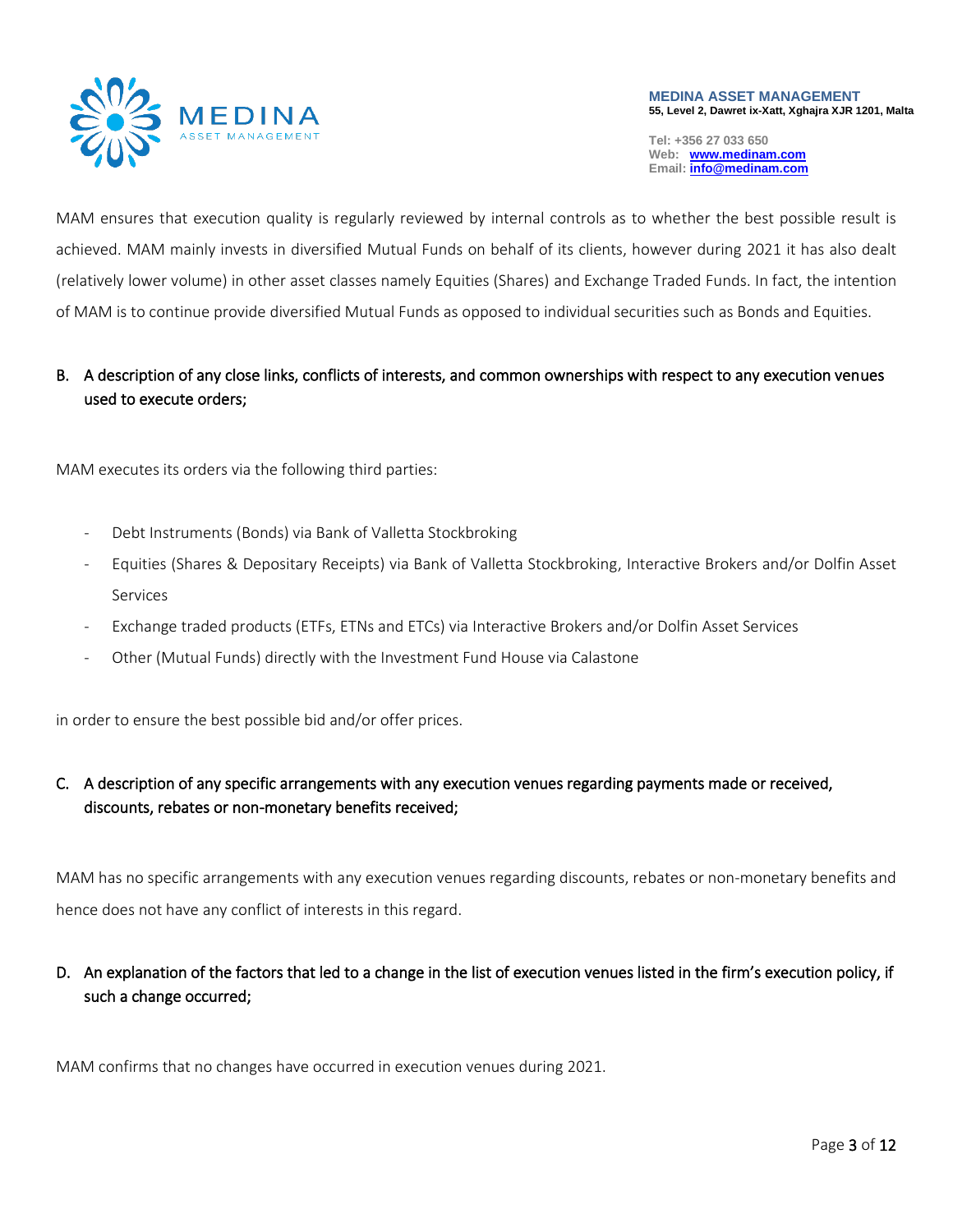

E. An explanation of how order execution differs according to client categorisation, where the firm treats categories of clients differently and where it may affect the order execution arrangements;

All MAM customers are categorised as either Retail, Professional or Eligible counterparties, and all orders are treated equally.

F. An explanation of whether other criteria were given precedence over immediate price and cost when executing retail client orders and how these other criteria were instrumental in delivering the best possible result in terms of the total consideration to the client;

In addition to ensuring immediate best price and cost, MAM ensures availability and speed of execution.

G. An explanation of how the investment firm has used any data or tools relating to the quality of execution, including any data published under Delegated Regulation (EU) 2017/575 [RTS27];

With regards to assessing the quality of order execution MAM ensures that:

- All securities traded are dealt at a price which is equivalent to the price quoted by Thomson Reuters Eikon
- Traders are skilled, well trained and with access to the latest trading tools and platforms.

#### H. Where applicable, an explanation of how the investment firm has used output of a consolidated tape provider

Not applicable. There are currently no consolidated tape providers in Europe. The data above is based on execution data during the period from 1st January 2021 to 31<sup>st</sup> December 2021 inclusive. This new legislation requires the reporting of executed orders in three bands - passive, aggressive or directed orders for the previous year. We are reporting such data on a 'good assumption' basis which may not be 100% correct, but reasonably correct.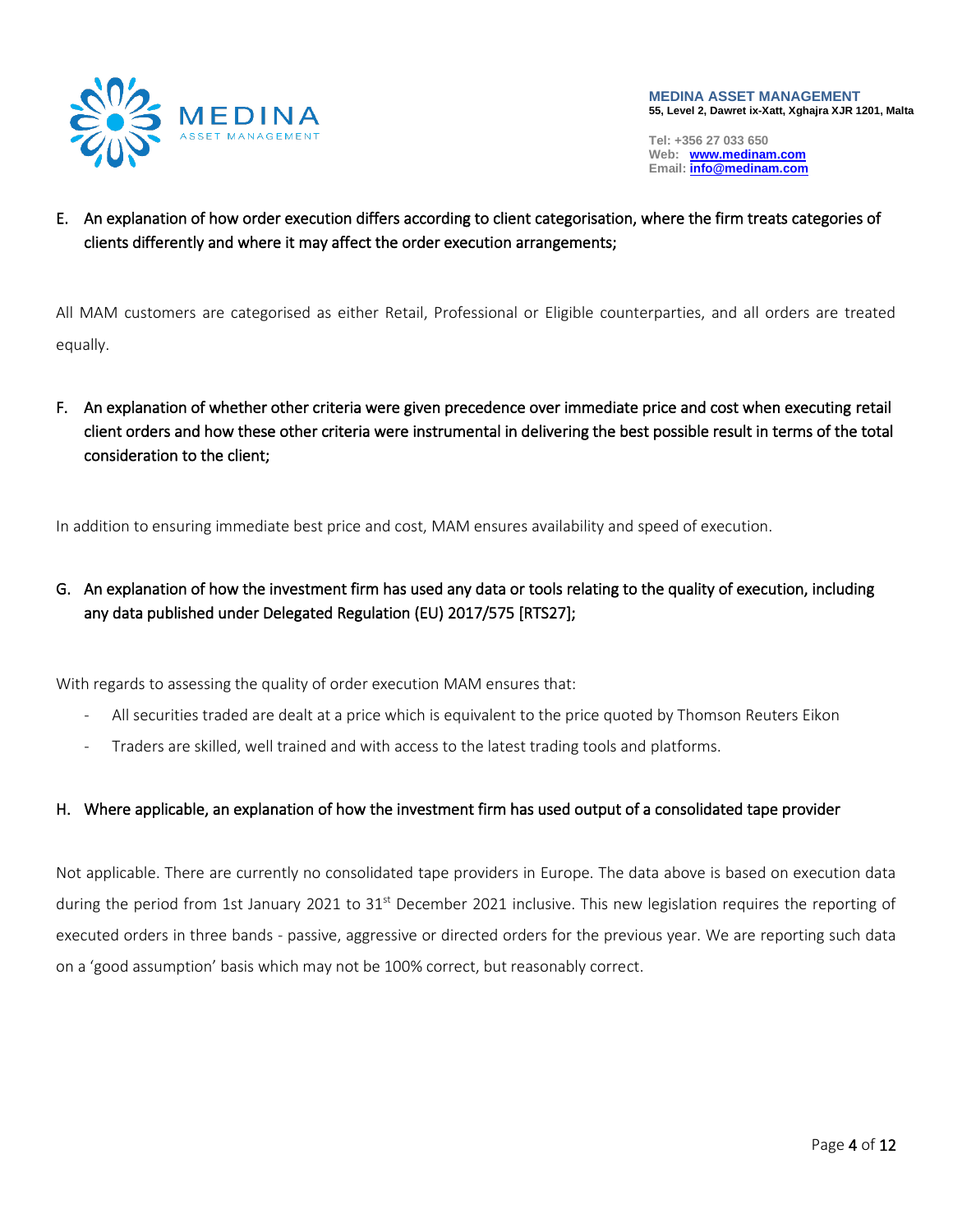

#### **MEDINA ASSET MANAGEMENT 55, Level 2, Dawret ix-Xatt, Xghajra XJR 1201, Malta**

**Tel: +356 27 033 650 Web: [www.medinam.com](http://www.medinam.com/) Email[: info@medinam.com](mailto:info@medinam.com)**

PART II

## **Medina Asset Management Ltd. - MiFID II RTS 28 Report**

**Class of Client: Retail Client Class of Instrument: Debt Instruments - Bonds**

<span id="page-4-0"></span>

| Top five execution venues<br>ranked in terms of trading<br>volumes (descending order) | <b>Proportion of volume</b><br>traded as a percentage of<br>total in that class | <b>Proportion of orders</b><br>executed as a percentage of<br>total in that class | Percentage of<br><b>Passive Orders</b> | Percentage of<br>aggressive orders | Percentage of<br>directed orders |
|---------------------------------------------------------------------------------------|---------------------------------------------------------------------------------|-----------------------------------------------------------------------------------|----------------------------------------|------------------------------------|----------------------------------|
| Bank of Valletta<br>Stockbroking                                                      | 100.00%                                                                         | 100.00%                                                                           | $0.00\%$                               | 0.00%                              | 0.00%                            |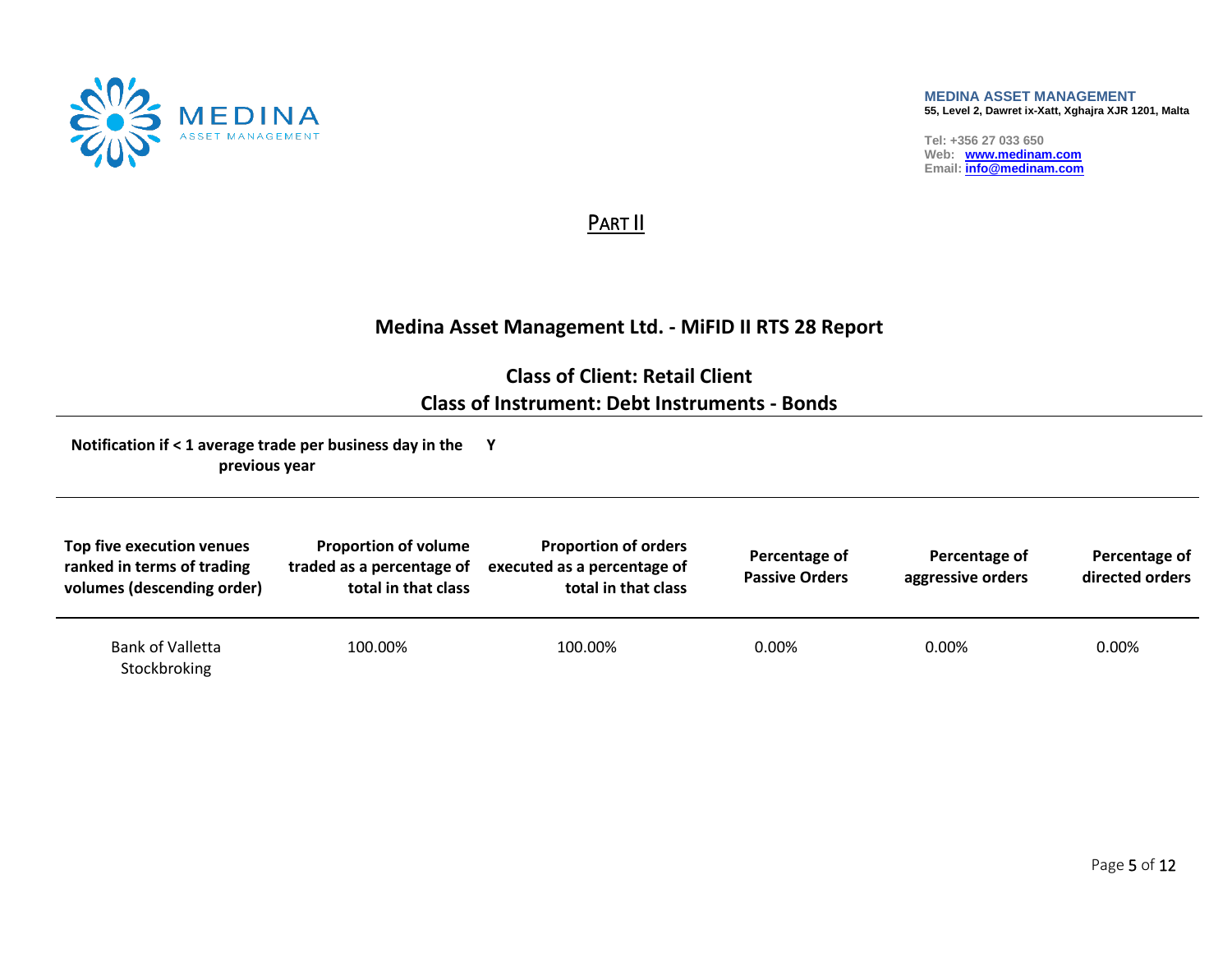

## **Medina Asset Management Ltd. - MiFID II RTS 28 Report**

# **Class of Client: Professional Client Class of Instrument: Debt Instruments - Bonds**

| Top five execution venues<br>ranked in terms of trading<br>volumes (descending order) | <b>Proportion of volume</b><br>traded as a percentage<br>of total in that class | <b>Proportion of orders</b><br>executed as a<br>percentage of total in<br>that class | <b>Percentage of Passive</b><br><b>Orders</b> | Percentage of<br>aggressive orders | <b>Percentage of directed</b><br>orders |
|---------------------------------------------------------------------------------------|---------------------------------------------------------------------------------|--------------------------------------------------------------------------------------|-----------------------------------------------|------------------------------------|-----------------------------------------|
| N/A                                                                                   | N/A                                                                             | N/A                                                                                  | N/A                                           | N/A                                | N/A                                     |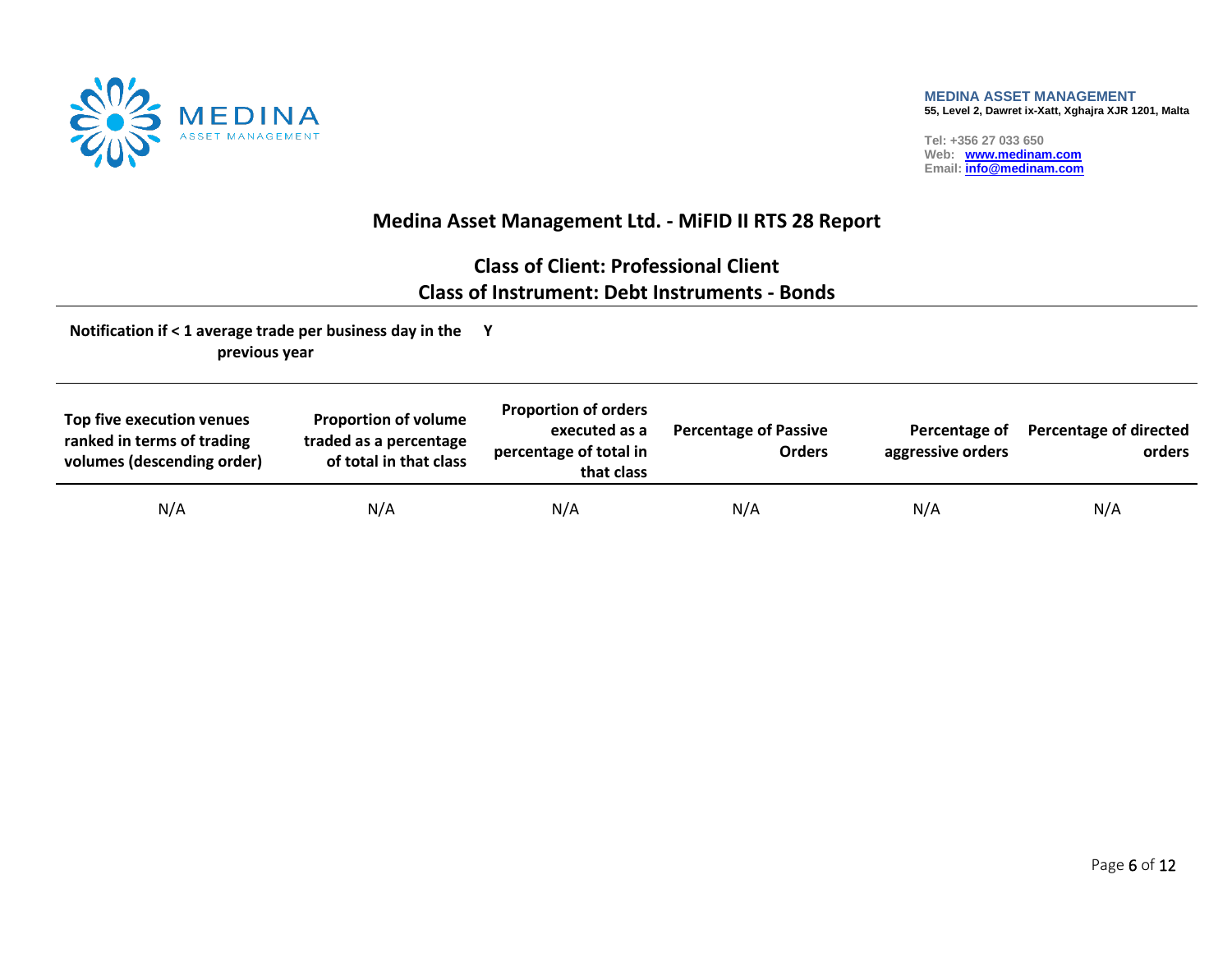

## **Medina Asset Management Ltd. - MiFID II RTS 28 Report**

# **Class of Client: Retail Client Class of Instrument: Equities - Shares & Depositary Receipts**

| Top five execution venues<br>ranked in terms of trading<br>volumes (descending order) | <b>Proportion of volume</b><br>traded as a percentage<br>of total in that class | <b>Proportion of orders</b><br>executed as a<br>percentage of total<br>in that class | Percentage of<br><b>Passive Orders</b> | Percentage of<br>aggressive orders | Percentage of<br>directed orders |
|---------------------------------------------------------------------------------------|---------------------------------------------------------------------------------|--------------------------------------------------------------------------------------|----------------------------------------|------------------------------------|----------------------------------|
| Bank of Valletta Stockbroking                                                         | 66.90%                                                                          | 60.00%                                                                               | $0.00\%$                               | $0.00\%$                           | 0.00%                            |
| <b>Dolfin Asset Services</b>                                                          | 33.10%                                                                          | 40.00%                                                                               | $0.00\%$                               | $0.00\%$                           | 0.00%                            |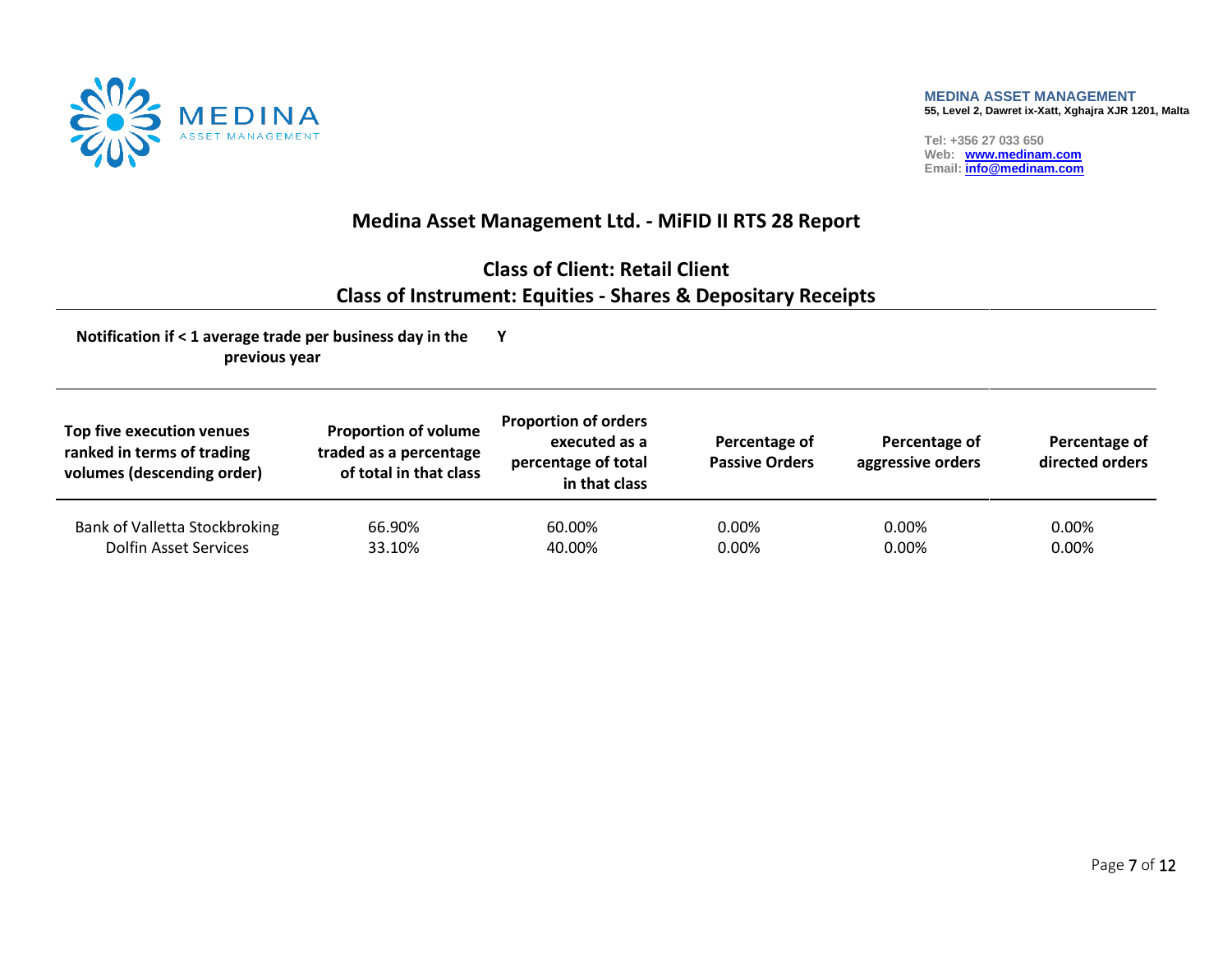

## **Medina Asset Management Ltd. - MiFID II RTS 28 Report**

# **Class of Client: Professional Client Class of Instrument: Equities - Shares & Depositary Receipts**

| Top five execution venues<br>ranked in terms of trading<br>volumes (descending order) | <b>Proportion of</b><br>volume traded as a<br>percentage of total<br>in that class | <b>Proportion of orders</b><br>executed as a percentage<br>of total in that class | Percentage of<br><b>Passive Orders</b> | Percentage of<br>aggressive orders | Percentage of<br>directed orders |
|---------------------------------------------------------------------------------------|------------------------------------------------------------------------------------|-----------------------------------------------------------------------------------|----------------------------------------|------------------------------------|----------------------------------|
| N/A                                                                                   | N/A                                                                                | N/A                                                                               | N/A                                    | N/A                                | N/A                              |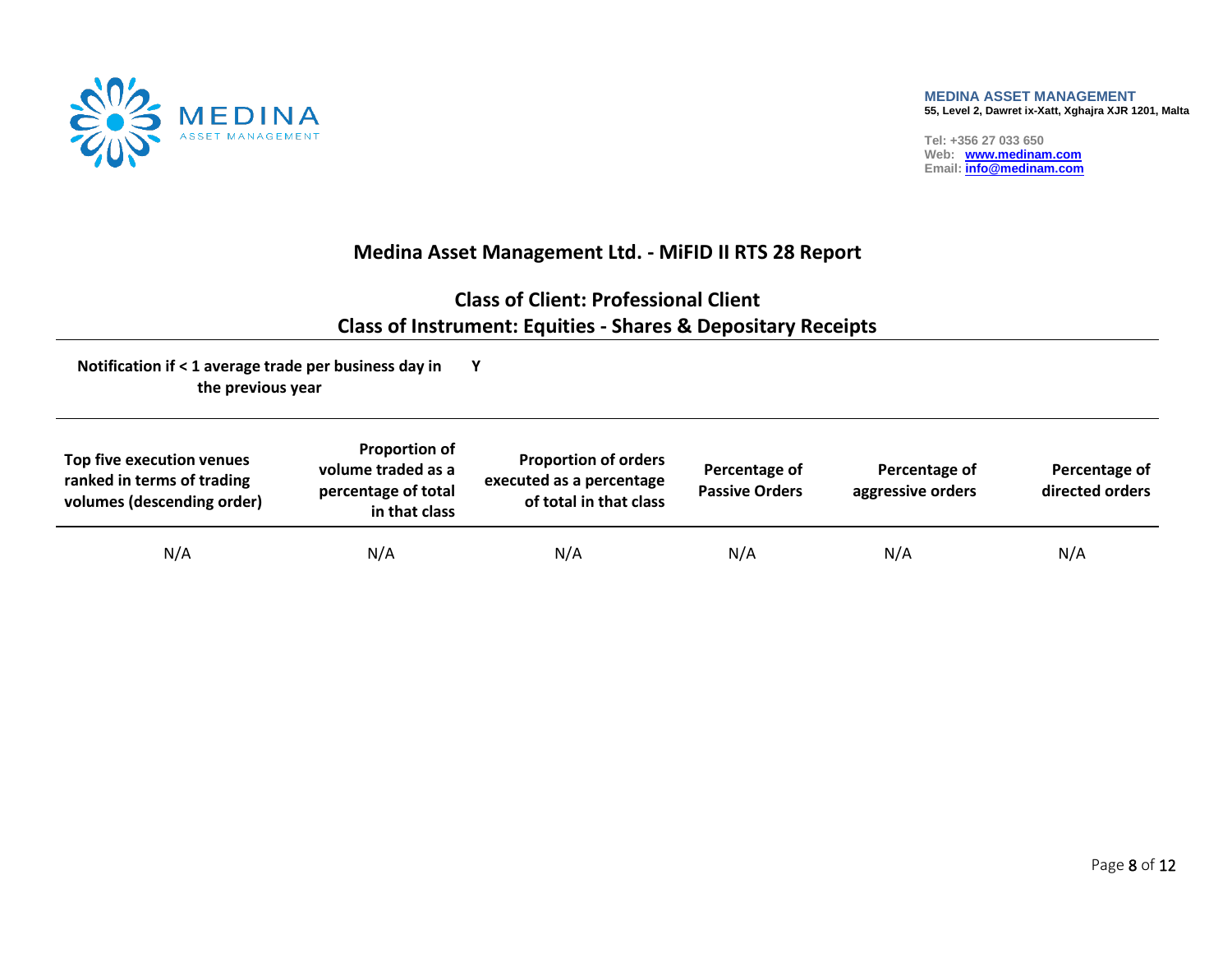

## **Medina Asset Management Ltd. - MiFID II RTS 28 Report**

# **Class of Client: Retail Client Class of Instrument: Exchange traded products (ETFs, ETNs and ETCs)**

| Top five execution venues<br>ranked in terms of trading<br>volumes (descending order) | <b>Proportion of volume</b><br>traded as a percentage<br>of total in that class | <b>Proportion of orders</b><br>executed as a<br>percentage of total in<br>that class | <b>Percentage of Passive</b><br><b>Orders</b> | Percentage of<br>aggressive orders | Percentage of<br>directed orders |
|---------------------------------------------------------------------------------------|---------------------------------------------------------------------------------|--------------------------------------------------------------------------------------|-----------------------------------------------|------------------------------------|----------------------------------|
| Interactive Brokers                                                                   | 100.00%                                                                         | 100.00%                                                                              | 0.00%                                         | 0.00%                              | 0.00%                            |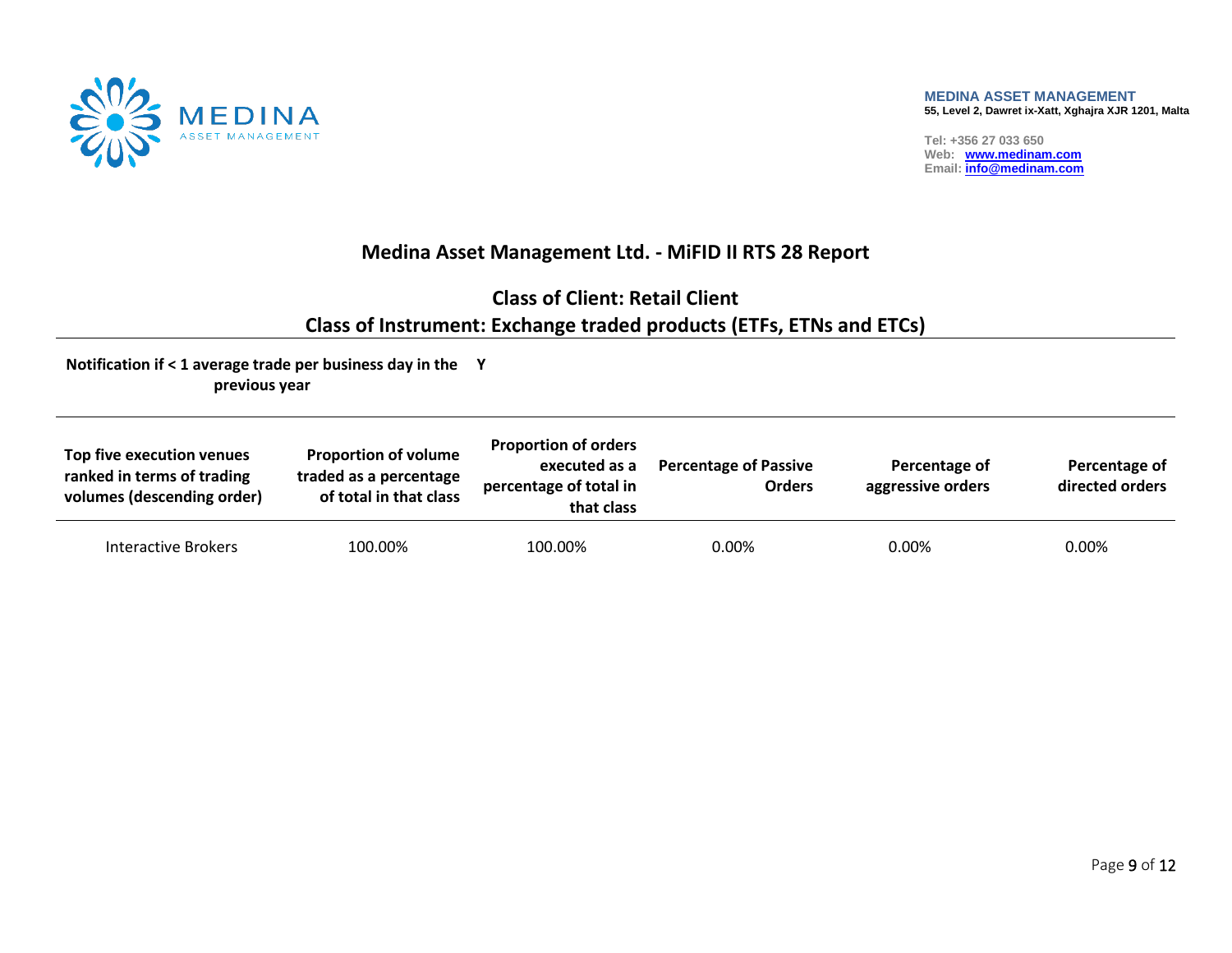

## **Medina Asset Management Ltd. - MiFID II RTS 28 Report**

# **Class of Client: Professional Client Class of Instrument: Exchange traded products (ETFs, ETNs and ETCs)**

| Top five execution venues<br>ranked in terms of trading<br>volumes (descending order) | <b>Proportion of volume</b><br>traded as a percentage of<br>total in that class | <b>Proportion of orders</b><br>executed as a percentage<br>of total in that class | Percentage of<br><b>Passive Orders</b> | Percentage of<br>aggressive orders |     | Percentage of<br>directed orders |
|---------------------------------------------------------------------------------------|---------------------------------------------------------------------------------|-----------------------------------------------------------------------------------|----------------------------------------|------------------------------------|-----|----------------------------------|
| N/A                                                                                   | N/A                                                                             | N/A                                                                               | N/A                                    | N/A                                | N/A |                                  |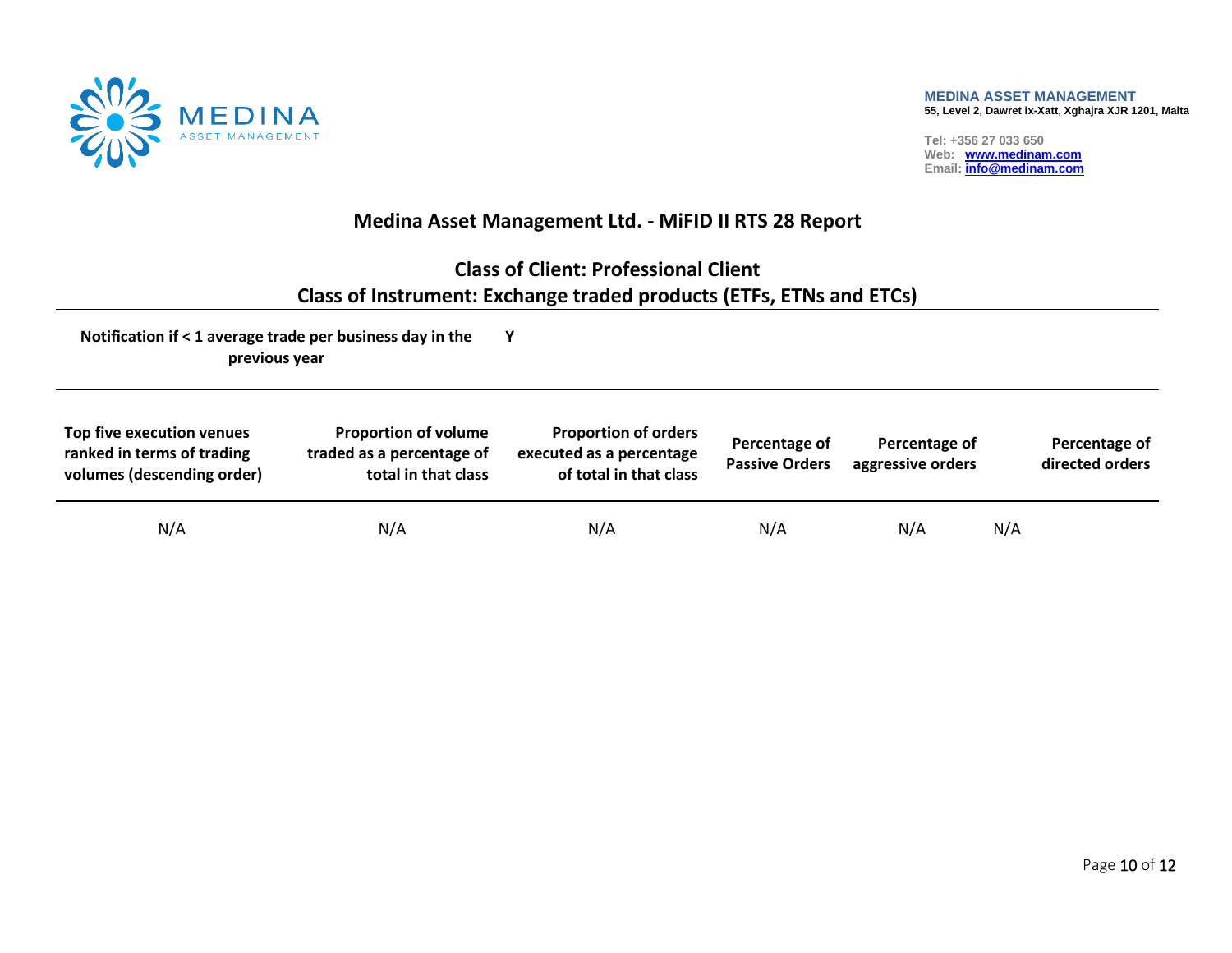

## **Medina Asset Management Ltd. - MiFID II RTS 28 Report**

# **Class of Client: Retail Client Class of Instrument: Other (Mutual Funds)**

| Top five execution venues<br>ranked in terms of trading<br>volumes (descending order) | <b>Proportion of volume</b><br>traded as a percentage<br>of total in that class | <b>Proportion of orders</b><br>executed as a percentage<br>of total in that class | Percentage of<br><b>Passive Orders</b> | Percentage of<br>aggressive orders | <b>Percentage of directed</b><br>orders |
|---------------------------------------------------------------------------------------|---------------------------------------------------------------------------------|-----------------------------------------------------------------------------------|----------------------------------------|------------------------------------|-----------------------------------------|
| N/A                                                                                   | N/A                                                                             | N/A                                                                               | N/A                                    | N/A                                | N/A                                     |